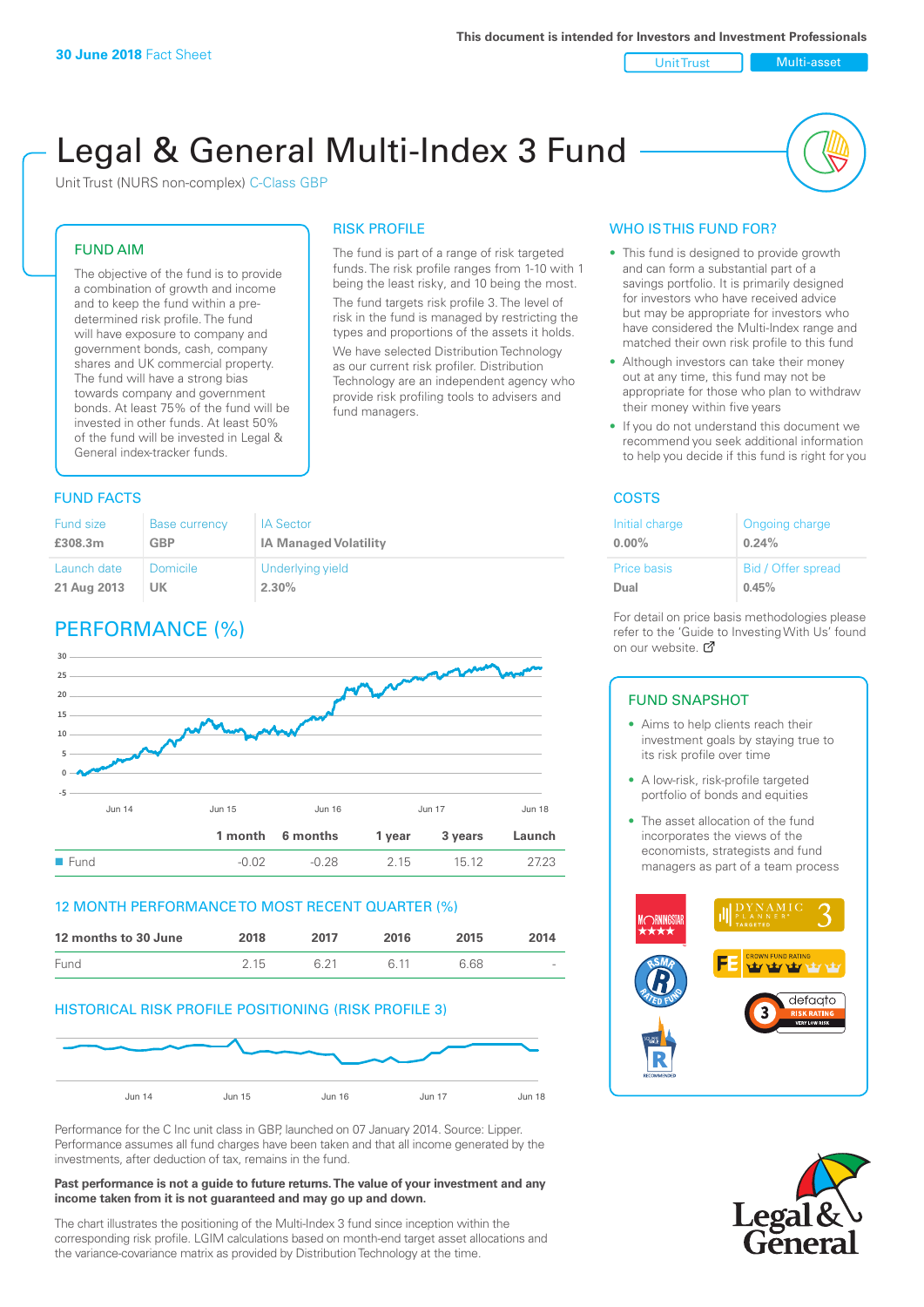## Legal & General Multi-Index 3 Fund

Unit Trust (NURS non-complex) C-Class GBP

## PORTFOLIO BREAKDOWN

All data source LGIM unless otherwise stated. Totals may not sum due to rounding.





## FUND MANAGERS

The fund managers have responsibility for managing the multi-index fund range. They are part of the Multi-Asset Funds (MAF) team in LGIM. This team focuses on designing and managing multi-asset funds that are tailored to match the specific objectives of various client types. The team sits within a wider Asset Allocation team which combines both depth of experience with a broad range of expertise from different fields, including fund management, investment consulting and risk management roles.

## TOP 10 HOLDINGS (%)

| L&G Global Inflation Linked Bond Index Fund            | 10.6 |
|--------------------------------------------------------|------|
| L&G All Stocks Gilt Index Trust                        | 9.6  |
| L&G Sterling Corporate Bond Index Fund                 | 9.3  |
| <b>LGIM Sterling Liquidity Fund Class 1</b>            | 8.5  |
| L&G Short Dated Sterling Corporate Bond Index Fund     | 7.8  |
| <b>LGIM Global Corporate Bond Fund</b>                 | 6.9  |
| L&G Emerging Markets Government Bond (US\$) Index Fund | 5.8  |
| L&G US Index Trust                                     | 4.5  |
| <b>L&amp;G UK Property Fund</b>                        | 4.5  |
| L&G UK Index Trust                                     | 4.3  |